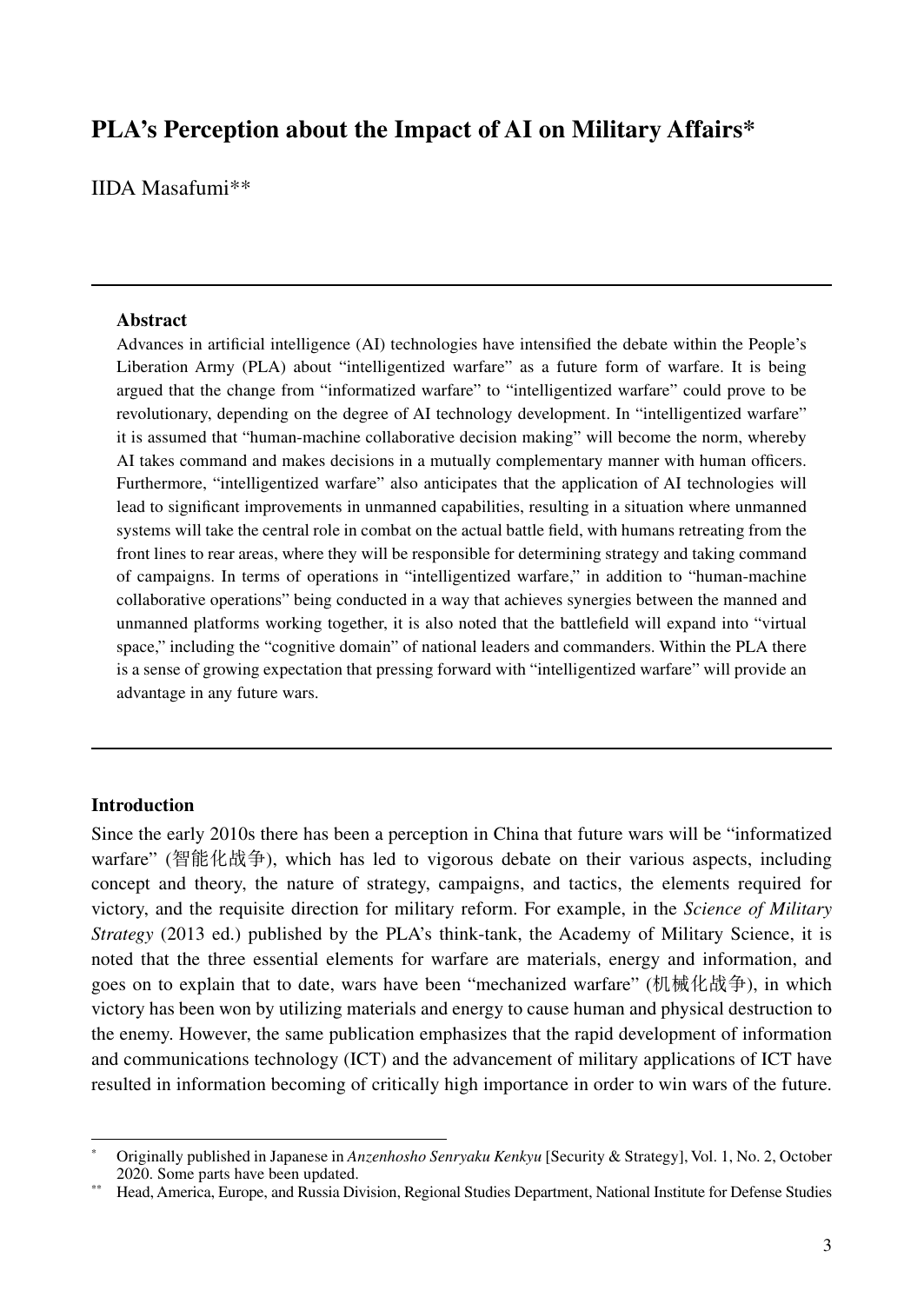It also presented the view that wars of the future would become "informatized warfare" (信息化 战争), whereby advanced capabilities of information operations are leveraged to conduct efficient joint operations and whereby non-physical means such as cyberattacks would be used to paralyze the enemy's chain of command system.1 It was against the backdrop of such discussions that the 2015 National Defense White Paper *China's Military Strategy* noted that: "The form of war is accelerating its evolution to informatization," and set out a new military strategy that places "informatized local wars" as the basic point for military struggle.<sup>2</sup>

However, just four years later, in the 2019 National Defense White Paper *China's National Defense in the New Era* it is noted that: "War is evolving in form towards informatized warfare, and *intelligentized warfare is on the horizon*" (italics for emphasis by the author).3 In other words, China had begun to conceive of a form of future warfare that was not just "informatized warfare," but also included "intelligentized warfare." "Intelligentized warfare" is said to be a "form of warfare that is supported primarily by AI technologies and methods,"4 and the rapid development of AI technologies would appear to have triggered a vigorous debate in China on "intelligentized warfare." The purpose of this paper is to organize the debate within the PLA concerning the impact that AI could have on future wars, given the importance ascribed to AI as a pillar of "intelligentized warfare." Regarding the debate in China about the impact of AI on the military, there are various pioneering studies, including papers by Elsa B. Kania.<sup>5</sup> These studies carefully analyze discussions in China based on primary sources, and present extremely useful implications. This paper aims to present the author's own understanding of the discussion in the PLA on AI, by focusing on the primary sources from China as in previous studies, while also incorporating as much of the most recent discussions as possible into analyses. Tasks that remain for the future are to engage in comparisons and appraisals with the excellent previous studies and consider the policy implications. The following is largely a consideration of the discussions on AI and "intelligentized warfare" detailed in such publications as *PLA Daily*, the official newspaper of the PLA.

<sup>1</sup> Military Academic Works, Academy of Military Science, *Zhanlue Xue (erlingyisan nian ban)* [The Science of Military Strategy (2013 Edition)], *Junshi Kexue Chubanshe* [Military Science Press], 2013, pp. 91–92.

<sup>2</sup> The State Council Information Office of the People's Republic of China, *Zhongguo de junshi zhanlue* [China's Military Strategy], *Renmin Ribao* [People's Daily], May 27, 2015.

<sup>3</sup> The State Council Information Office of the People's Republic of China, *Xin shidai de zhongguo guofang* [China's National Defense in the New Era], *Renmin Ribao* [People's Daily], July 25, 2019.

<sup>4</sup> Li Shijiang, Yang Ziming, and Chen Fenyou, *Yi xin linian Yingjie zhinenghua zhanzheng tiaozhan* [Meeting the Challenges of Intelligentized Warfare with New Concepts], *Jiefangjun Bao* [PLA Daily], July 26, 2018.

<sup>5</sup> For example, see the following: Elsa B. Kania, *Battlefield Singularity: Artificial Intelligence, Military Revolution, and China's Future Military Power*, Center for a New American Security, November 2017; Elsa B. Kania, "Artificial Intelligence in Future Chinese Command Decision-Making," SMA Periodic Publication, *AI, China, Russia, and the Global Order: Technological, Political, Global, and Creative Perspectives*, December 2018; Elsa B. Kania, "Chinese Military Innovation in Artificial Intelligence," Testimony before the U.S.-China Economic and Security Review Commission Hearing on Trade, Technology, and Military-Civil Fusion, June 7, 2019; Lora Saalman, "Exploring Artificial Intelligence and Unmanned Platforms in China," Lora Saalman, ed., *The Impact of Artificial Intelligence on Strategic Stability and Nuclear Risk, Vol. 2, East Asian Perspectives* (SIPRI, October 2019), pp. 43–47; Gregory C. Allen, *Understanding China's AI Strategy: Clues to Chinese Strategic Thinking on Artificial Intelligence and National Security*, Center for a New American Security, February 2019; and Yatsuzuka Masaaki, "China's 2019 National Defense White Paper and Intelligentized Warfare," *NIDS Commentary*, No. 105, September 2, 2019.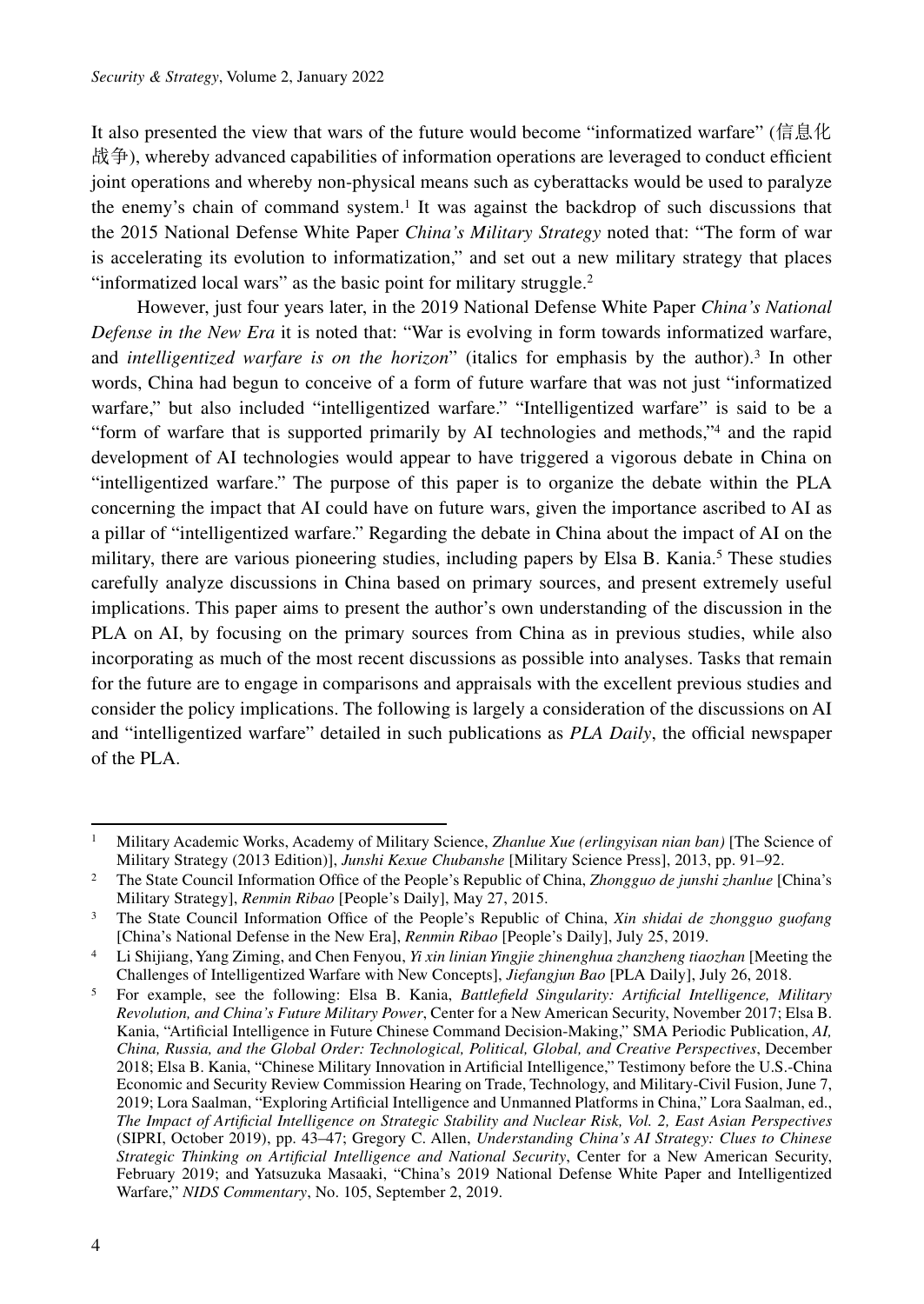## **1. Discussion on the Evolution from "Informatized Warfare" to "Intelligentized Warfare"**

There is a vigorous debate ongoing among Chinese strategic researchers about how "intelligentized warfare" should be appended to and positioned in the history to date relating to changes in forms of warfare. Li Shijiang et al of the PLA's National Defense University Joint Operations College are among those who define "intelligentized warfare" as a "form of warfare that is supported primarily by AI technologies and methods," and this group explain the emergence of "intelligentized warfare" as an inevitable consequence of a historical discipline in which advances in science and technology have transformed the nature of warfare. The contention of Li et al, is that advances in science and technology have promoted the evolution of weapons and equipment, bringing about fundamental changes in military formations, operational methods, and military theories, and ultimately leading to a historical transformation in forms of warfare. Their view is that every major advance in science and technology has in turn facilitated a significant change in the military affairs. For example, the invention of gunpowder heralded the "age of hot weapons (firearms)," rendering infantry and cavalry that had been the traditional core military force until that time obsolete, and the advent of the steam engine ushered in the "age of mechanization," which saw the emergence of large-scale "mechanized warfare," including naval vessels, tanks, and aircraft. Li et al observe that just as has occurred in history in the past, "the emergence and military applications of intelligent technologies will significantly alter human cognition and the ideology and modus operandi of warfare, bringing about another major military revolution, with intelligentized warfare taking its place in the theater of war."6

Li Minghai of the National Security College of the National Defense University, also argues for the historical inevitability of "intelligentized warfare." Li, who defines "intelligentized warfare" as "integrated warfare based on IoT (Internet of Things) systems that uses intelligentized weaponry and their corresponding strategy on land, sea, air, and space, and electromagnetic, cyber and cognitive domains," argues that the human method of production in any given period has determined the mode of warfare at that time. In other words, in the "agrarian era," when handcrafting was the predominant production method, "cold weapon warfare" using spears and swords was the mode of warfare. In the "industrial era," when mechanization was the predominant production method, "mechanized warfare" using firearms, tanks, aircraft and ships, etc., was the mode of warfare. In the "information age," when the information industry is the major means of production, "informatized warfare" becomes the mode of warfare, whereby information resources and information superiority are the primary factors required to ensure victory in war. In the "intelligent age," in which AI replaces the human brain in making calculations to become the dominant production method, a new mode of warfare, namely "intelligentized warfare" then emerges. Li notes that the advancement of various AI-related technological innovations will "bring about disruptive change to forms of warfare, with "intelligentized warfare" making its debut on the stage of military history."7

Just as there are opinions as those noted above that emphasize the discontinuity in the change from conventional forms of warfare to "intelligentized warfare," there are also those who seek to

<sup>6</sup> Li, Yang, and Chen, *Yi xin linian Yingjie zhinenghua zhanzheng tiaozhan* [Meeting the Challenges of Intelligentized Warfare with New Concepts].

<sup>7</sup> Li Minghai, *Zhinenghua zhanzheng zhisheng jili* [Winning Mechanism of Intelligentized Warfare], *Qianxian*, Vol. 2, 2019, p. 35.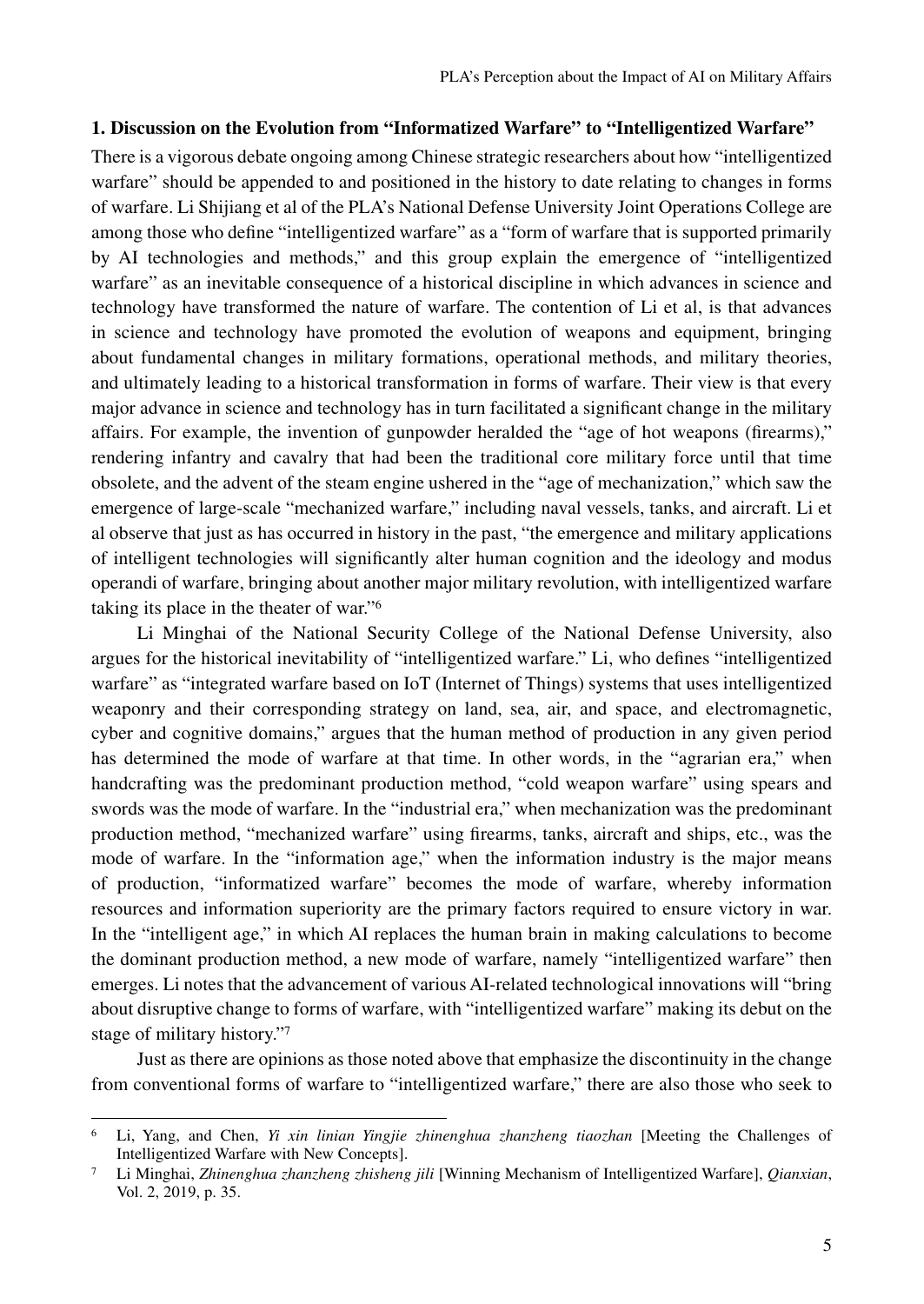identify continuity in the change from the current form "informatized warfare" to "intelligentized warfare." Wang Li of the Academy of Electronics and Information Technology of China Electronics Technology Group Corporation emphasizes that, "The intelligentizing of the military constitutes the inheritance and development of military informatization, and as such represents a strong technological power that will gradually change the form of informatized warfare." Wang Li notes that the first power to achieve a technological breakthrough will be able to dictate the rules of warfare and maintain the dominant position in future wars, and goes on to argue that AI technologies will lead to major breakthroughs in informatization and mechanization. Accordingly, Wang notes the necessity for China to pursue not only the development of informatized technologies, but also focus on the development of "disruptive technologies" such as AI, as a means of "grasping the initiative" in new forms of warfare that will succeed informatized warfare. He observes that "Controlling mechanized and informatized weaponry through intelligent methods will make it possible to maximize the effectiveness of operations."8

Furthermore, in a paper by Ren Zehua and Jing Bing of the PLA Army Infantry College published in the *PLA Daily*, the authors note that "intelligentized warfare" was once one of the subcategories of "informatized warfare," together with "digital warfare" and "networked warfare." At the same time, they point out that "intelligentized warfare" is heading towards the ultimate fusion of machine intelligence and human intelligence, and unlike digital warfare, which focuses on the control of individual circuits, and also in contrast to networked warfare, which focuses on network systems, "intelligentized warfare" focuses on "collaborative intelligence" (协同智 能) between humans and machines, while at the same time it is "intelligence superiority" (智能 优势) that will bring about new advantages in decision-making and actions. They go on to argue that "intelligentized warfare" is "the highest form of informatized warfare, and is an advanced form of warfare that has sublated informatized warfare." They argue that "intelligentization promotes advances in mechanization and informatization, and promoting such 'three-way' fusion and development will make it a major driving force in bringing about rapid progress in the new military revolution."9

At the same time there are also views that seek to find a compromise between the two perspectives detailed above. Li Dapeng of the Naval University of Engineering notes on the one hand that because AI belongs in the category of information technology, "intelligentized warfare is inevitably informatized warfare, operating at an even higher level along the developmental trajectory of informatized warfare." On the other hand, he also argues that AI has the potential to bring about revolutionary changes in the military and forms of warfare comparable to "mechanized

<sup>8</sup> Wang Li, *Rengong zhineng zai junshi lingyu de qintou yu yingyong sikao* [Thoughts on the Penetration and Application of Artificial Intelligence in the Military Field], *Keji Daobao* [Science & Technology Review], Vol. 35, 2017, p. 17.

<sup>9</sup> Ren Zehua and Jing Bing, *Zhinenghua zhanzheng damu xuxu lakai* [The Curtain on Intelligentized Warfare Gradually Raised], *Jiefangjun Bao* [PLA Daily], March 9, 2018. For further arguments on the mutual complementarity of "mechanization," "informatization" and "intelligentization," see Wu Minwen, *Zhinenghua shi xinxihua gaoji jieduan* [Intelligentization Is the Advanced Stage of Informatization], *Jiefangjun Bao* [PLA Daily], November 14, 2019; Zheng Yufu, *Wuqi zhuangbei jixiehua, xinxihua, zhinenghua, zenme rong* [How to Integrate Weapons and Equipment Mechanization, Informatization, and Intelligentization], *Jiefangjun Bao* [PLA Daily], October 10, 2019; and Yuan Yun, Guo Yonghong, and Bai Guangwei, *Jixiehua, xinxihua, zhinenghua, ruhe ronghe fazhan* [How to Integrate the Development of Weapons and Equipment Mechanization, Informatization, and Intelligentization], *Jiefangjun Bao* [PLA Daily], September 12, 2019.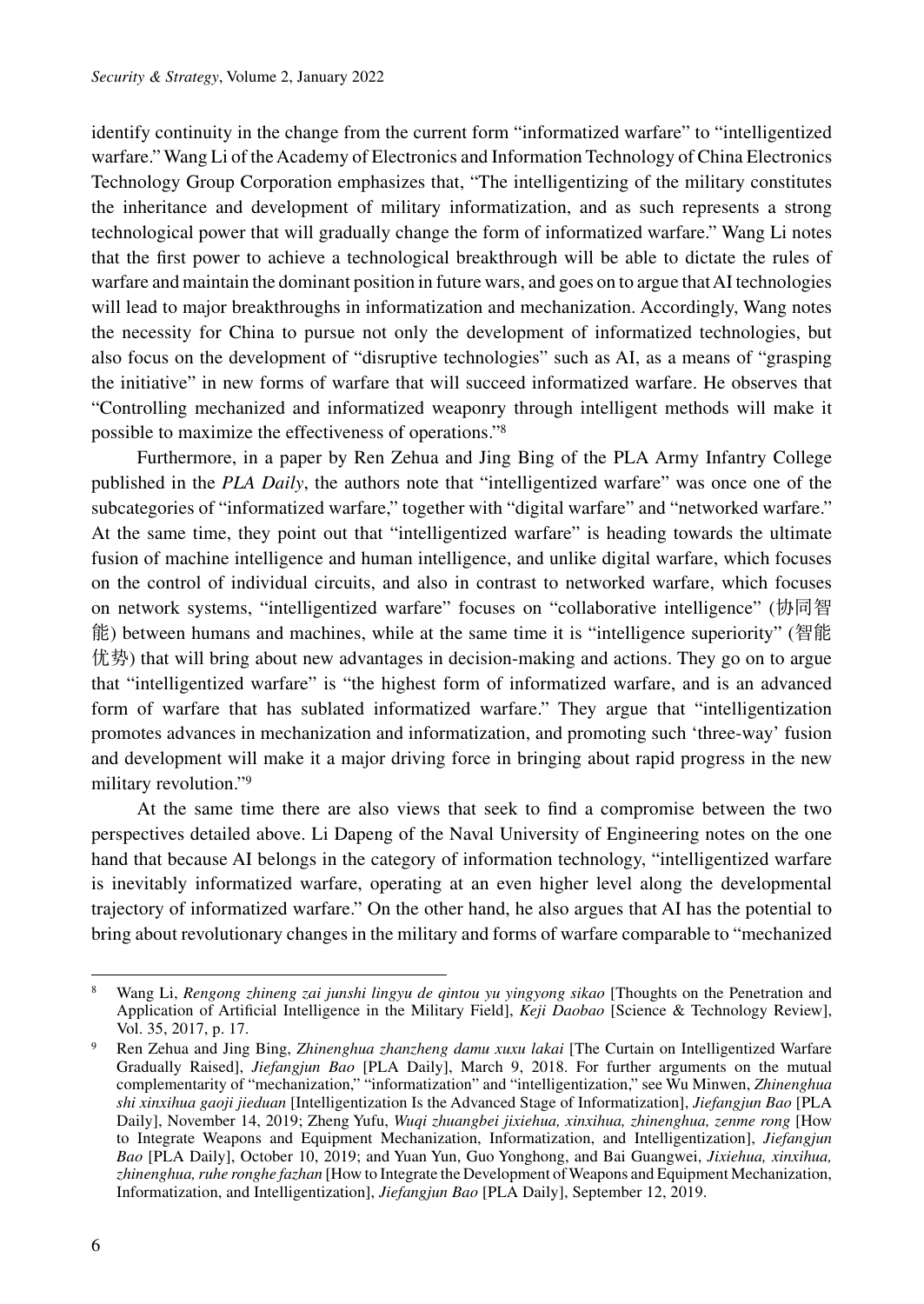warfare," "informatized warfare," and nuclear warfare, but that whether this will be successful depends on the future development of AI.10 Given the strong interlinkage between AI technologies and information technologies, while recognizing the continuity in the transition from "informatized warfare" to "intelligentized warfare," if emphasis is placed on the potential for AI technologies to bring about "revolutionary" change, the possibility cannot be ignored of discontinuous changes occurring between the combat aspects of "informatized warfare" and those of "intelligentized warfare." This argument appears to be the largest common denominator when analyzing debate within the PLA regarding the historical positioning of "intelligentized warfare."

## **2. Transformative Effect of AI on Command Structures and Decision Making**

Discussion is taking place that in "intelligentized warfare" brought about by the development of AI, the forms of battle command and operational decision making will be very different from those of today. For example, Xu Chunlei et al emphasize that in light of the fact that AI is deeply related to all command and decision-making processes in "intelligentized warfare," command and decision making will change from the conventional format in which humans are assisted by computers, to a "command brain" (指挥大脑) model in which humans and machines are integrated. In other words, command information systems in "informatized warfare" are "external tools of the human brain," which supplement commanders' decisions through the collection, management, processing and transmission of information. In contrast, command systems in future "intelligentized warfare" will function as an "extension of the human brain," in which the "command brain" is fused and integrated with the human brain, and "human-machine joint decision making" will become the predominant method for command and decision making.<sup>11</sup>

The abovementioned Li Minghai argues that the future transition of decision making from "human decisions" to "intelligentized decisions" will significantly enhance operational activities. According to Li, "intelligentized decisions" are comprised of three types of decision making: human-machine, cloud brain, and neural networks. Human-machine decision making is where humans and machines share roles rationally and cooperate to elicit the best solution to a problem. The human brain has superior creativity, flexibility and initiative, whereas machines have the advantages of speed, precision and imperviousness to fatigue. While high-level decisions requiring a certain degree of artistry will be made by humans, the computational processing of big data will be conducted by machines. Moreover, in "intelligentized warfare" of the future, widely dispersed operational units are connected by the "cloud brain," which takes the central role in all kinds of information gathering, as well as being a central presence in command and control. This "cloud brain" is capable of integrating various operational resources and providing advanced support for various operational activities. Even in the event of a cyberattack, the network can be quickly reconfigured and retain its decision-making capabilities. Furthermore, Li also observes that assuming there are further advances in neural network technologies, it could be anticipated that AI will acquire the ability to deepen self-awareness and make strategic decisions, leading to the

<sup>&</sup>lt;sup>10</sup> Li Dapeng, *Women gai ru yingdui zhinenghua zhanzheng tiaozhan* [How Should We Respond to the Challenges of Intelligentized Warfare?], *Zhongguo Qingnian Bao* [China Youth Daily], April 4, 2019.

<sup>&</sup>lt;sup>11</sup> Xu Chunlei, Yang Wenzhe, and Hu Jianwen, *Zhinenghua Zhanzheng, bian hua zai nali* [Changing Features of Intelligentized Warfare], *Jiefangjun Bao* [PLA Daily], January 21, 2020.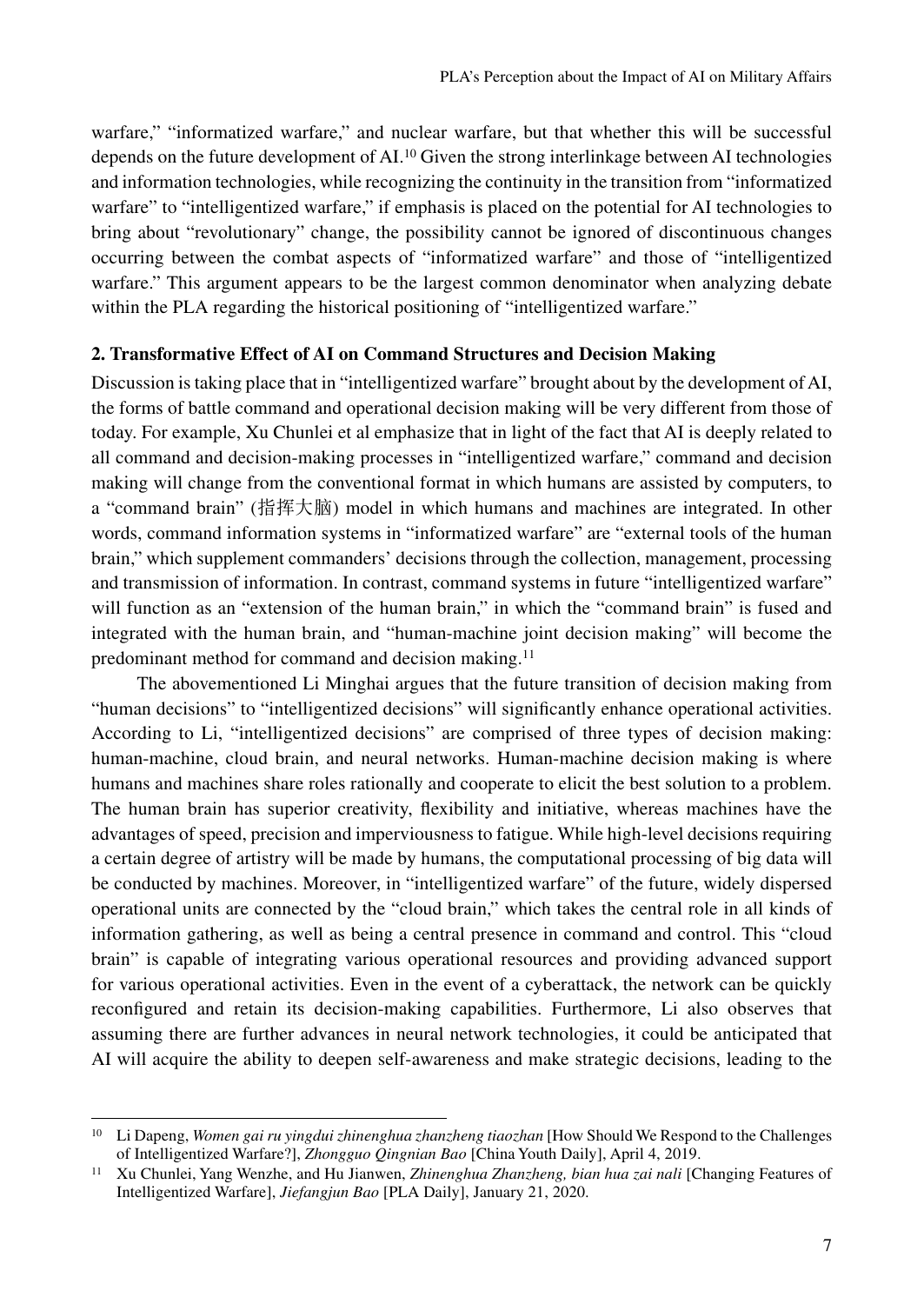realization of "neural network decisions" entirely without human involvement.<sup>12</sup>

A paper by Dong Jianmin published in *China National Defense Daily* argues that with the coming of the "intelligentized warfare" era, the conventional vertical command structure from high command down to units in the field would no longer be viable, and "human-machine collaborative decision making" would become the main method of command and decision making. This is because the human brain and sensory organs are incapable of processing and understanding large volumes of instantaneously changing information about the battle situation, meaning that decisions that rely solely on commanders are delayed and ultimately rendered of little use. Dong's view is that unless an "intelligentized" decision-making support system is in place that autonomously encourages commanders to make decisions based on the latest battlefield situation analysis, it would be impossible to ensure command and decision-making superiority.<sup>13</sup>

There is also debate on the extent to which AI should be involved in command and decision making in "intelligentized warfare" of the future. Yuan Yun et al of the PLA's Academy of Military Science classify command and decision making into three levels of tactics, campaigns, and strategy, and argue that above all in command and decision making at the tactical level it is likely that AI has a central role to play. With regard to tactical-level command, including the selection of attack targets and permission to launch attacks, Yuan et al note that AI has an overwhelmingly faster reaction time than that of humans and the transfer of such authority to AI is accelerating. They point out that in the future, in tactical-level actions such as air defense combat, missile defense, and network defense, "intelligentized" command and control systems should be given command authority, and that failures in command and control arising from human reaction speeds that are too slow should be avoided. At the same time, they highlight that even in tactical-level operations humans should be given direct command in cases of high political sensitivity, or where there are special objectives, or when there is a complex operational environment. Conversely, in decision making at the campaign level, in terms of such matters as planning of operations, assignment of duties, selection of targets and allocation of resources, it is noted that such authority could partially be transferred to AI. It is anticipated that utilizing AI systems will help to conserve resources and expedite command and decision making at the campaign level. With regard to decisions on the strategic level it is emphasized that humans should retain a firm grip on command relating to personnel, the timing of when to start and end combat, and the control of weapons capable of causing large-scale casualties. Yuan et al maintain the view that in command and control at the strategic level the role of AI should remain at an auxiliary level, and even if AI technologies improve rapidly in the future it will still be necessary for humans to retain final decision-making authority.14

Wang Ronghui of the Army Academy of Armored Forces argues that even if there are developments in military applications for AI, it is humans capable of subjective actions who will continue to take the initiative in warfare, and will continue to be the substantive and decisive

<sup>12</sup> Li Minghai, *Zhinenghua zhanzheng de zhisheng jili bian zai nali* [Where the Winning Mechanism of Intelligentized Warfare Has Changed], *Jiefangjun Bao* [PLA Daily], January 15, 2019.

<sup>13</sup> Dong Jianmin, *Weilai zhanzheng jiang daxiang duozhiquan* [Future Wars Will Be Fought to Capture the Dominance of Intelligence], *Zhongguo Guofang Bao* [China National Defense Daily], February 13, 2019.

<sup>14</sup> Yuan Yun, Gao Dongming, and Zhang Yujun, *Ye tan zhinenghua zhihui "zizhu juece"* [Also Discuss "Autonomous Decision Making" by Intelligentized Command], *Jiefangjun Bao* [PLA Daily], April 18, 2019.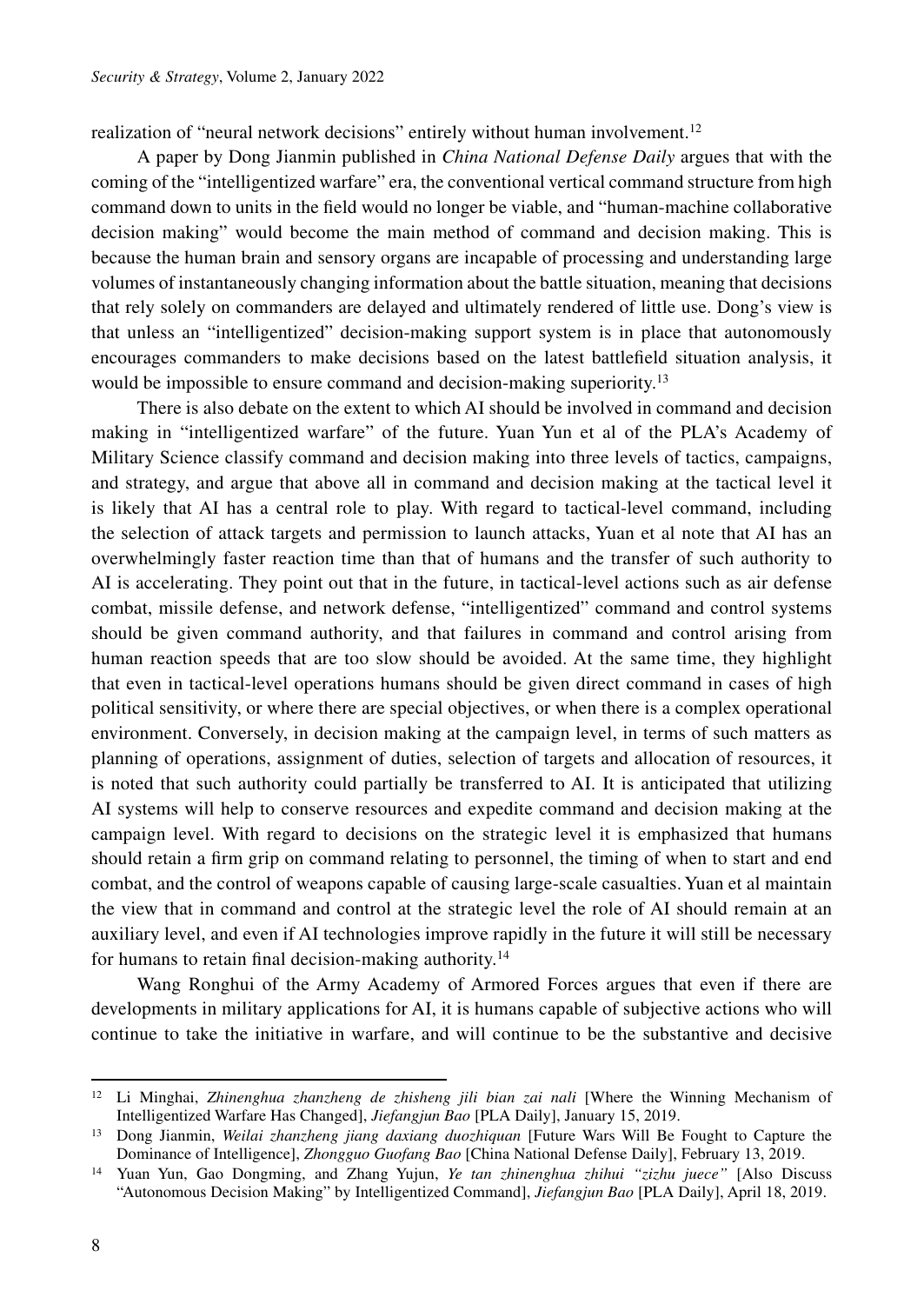factor in "intelligentized warfare." Wang posits that big data and technologies such as deep learning and smart chips represent the fruit of human wisdom, and machines are incapable of surpassing human creativity, powers of thought, and the ability to respond flexibly. He notes that it is humans, who possess such abilities, who are the "arbiters, designers and commanders of warfare," and who remain in a core and dynamic position in the so-called OODA (Observe-Orient-Decide-Act) loop.15

## **3. Unmanned Systems as the Main Type of Weaponry and Equipment**

As applications of AI into weaponry and equipment have advanced, so too has debate increasingly come to coalesce around the view that in "intelligentized warfare" unmanned weaponry and equipment (hereinafter referred to collectively as "unmanned systems") will play a major role on the battlefield. According to Li Fenglei of the China Aerospace Science and Industry Corporation's Third Institute, in future wars it is unmanned systems that will replace soldiers and conventional equipment as the primary operational force. A major characteristic of "intelligentized warfare" will be "machine-led warfare," in which humans will retreat from the frontlines to the rear areas, while retaining responsibility for deciding strategy and commanding the campaign, and machines will advance to the frontlines to become the primary executor of the tactical aspects of war. Furthermore, humans in the rear areas will control the various dispersed platforms, meaning that the "Internet of Everything" will be required to link these platforms. In addition, a "game of algorithms" (算 法致胜), whereby victory in battle is determined by superiority over the algorithms that control AI capabilities, will become the key to victory or defeat. Li's view is that it is unmanned systems, featuring all aspects of "machine-led warfare," "Internet of Everything" and "game of algorithms" that will become the main force in the "intelligentized warfare" of the future.16

"Swarm attacks" are attracting interest as a form of combat utilizing unmanned systems. According to Lan Shunzheng, a research fellow at the Yuanwang think tank, as the cost of making unmanned systems lighter and more miniaturized decreases as a result of advances in 3D printer technologies, this will enable mass production of such unmanned systems. Furthermore, utilization of AI and other technologies could enable the implementation of swarm attacks, with unmanned systems increasing in number from several dozen to hundreds and in some cases thousands of units. Furthermore, a swarm constituted of so many unmanned vehicles could continue to implement its mission even if a part of the swarm were to be disabled or destroyed, thus ensuring extremely high stability. Moreover, as a swarm is composed of various unmanned vehicles capable of performing various differing missions, from reconnaissance and surveillance to electronic combat, attack and evaluation, this also gives a swarm a high degree of adaptability on the battlefield. In addition, given that high-volume, low-cost unmanned systems could be expected to be highly adept at

<sup>15</sup> Wang Ronghui, *Toushi weilai zhinenghua zhanzheng de yangzi* [Perspective on the Future of Intelligentized Warfare], *Jiefangjun Bao* [PLA Daily], April 30, 2019. For arguments that emphasize the importance of the human role in "intelligentized warfare," see also Fu Wanjuan, Yang Wenzhe, and Xu Chunlei, *Zhinenghua zhanzheng, bubian zai nali* [Unchanging Features of Intelligentized Warfare], *Jiefangjun Bao* [PLA Daily], January 14, 2020 and Chu Li, *Zhinenghua zhanzheng buhui rang ren zoukai* [Intelligentized Warfare Will Not Send People Away], *Renmin Ribao* [People's Daily], September 17, 2019

<sup>16</sup> Li Fenglei, Lu Hao, Song Chuang, and Hao Mingrui, *Zhinenghua zhanzheng yu wuren xitong jishu de fazhan*  [Intelligentized Warfare and the Development of Unmanned Systems Technology], *Wuren Xitong Jishu*  [Unmanned Systems Technology], Vol. 2, 2018, p. 17.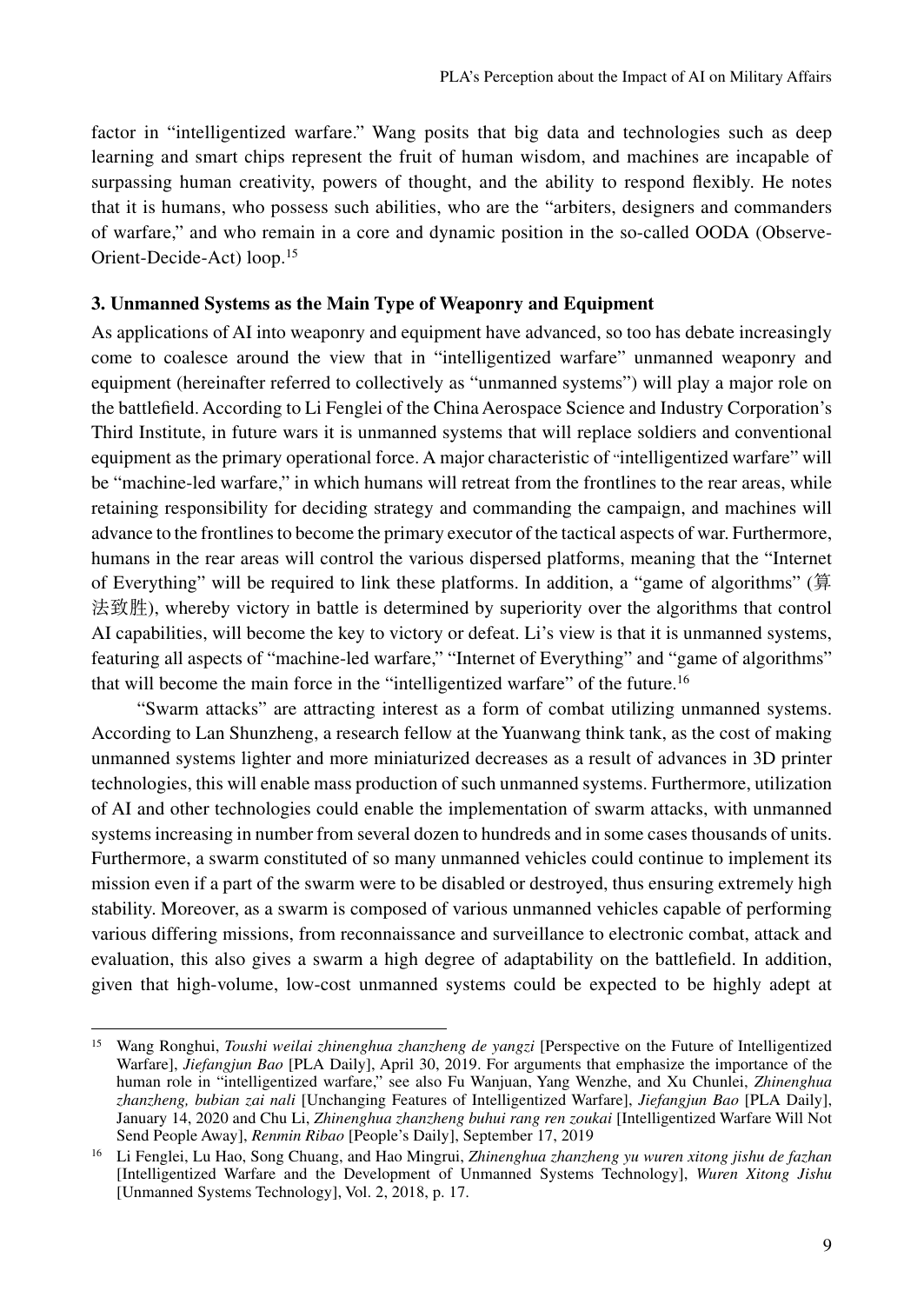neutralizing the high-cost offensive weapons of the opposing force, it has also been noted that this could make it possible to impose significant defensive costs on the enemy.17

A paper published in the PLA Daily describes the essential nature of a swarm operation in this way: "An operational model in which unmanned intelligentized operational platforms realize autonomous swarm operations through self-organization, self-adaption, and self-communication among platforms under the control of swarm operational algorithms through IoT intelligentized systems." The same paper goes on to explain the superiority of swarm operations over conventional "precision operations" that rely on expensive high-tech weapons such as precision-guided weapons. Firstly, it points out that swarm operations by unmanned systems are cheaper than air-to-ground missiles used in conventional operations, making it possible to reduce the costs required for an attack. Secondly, it notes that as multiple unmanned vehicles are used in a swarm attack, even in the event that the swarm is partially destroyed, it would still be possible to achieve the desired operational targets. Thirdly, it notes that given that swarm attacks conducted by unmanned systems are networked and widely dispersed operations, this fact ensures a high survivability from enemy attacks and ease of penetration of enemy defense networks.18

There are also various discussions underway about the assumed form of operations using unmanned systems. For example, on the role of unmanned systems in maritime operations, one commentary piece in *China National Defense Daily* offers the following analysis. Currently, the primary means of implementing situational awareness in maritime warfare is through the use of early warning aircraft and anti-submarine patrol aircraft piloted by humans. However, the loss to operations would be immense if such aircraft were to be shot down and would have a gravely adverse impact on situational awareness and the judgment of the commanding officer. However, if unmanned systems could replace manned aircraft and be employed as a means of "tactile" situational awareness, it could be expected that they would collaborate with manned aircraft to detect and track enemy vessels more safely and efficiently. In addition, it is noted that the utilization of unmanned systems in the electromagnetic domain could also be envisaged. For example, unmanned systems for electronic jamming could be deployed in enemy areas to support the operations of manned aircraft, with unmanned electronic decoys being flown as a means of deceiving enemy detection systems. Flying unmanned systems fitted with communications relay functions at high altitudes for extended periods would make it possible to secure communications in maritime warfare and this type of system could also be utilized for such purposes as guiding long-range missiles.<sup>19</sup>

A paper in the *PLA Daily* proposes three methods for the use of miniaturized unmanned systems on the battlefield. The first method of use is "decapitation (assassination) actions." Miniaturized unmanned attack craft could be fitted with explosive devices for the purposes of mortally wounding people, creating a wholly new means of implementing assassination actions.

<sup>17</sup> Lan Shunzheng, *Wurenji neng zai duoda chengdu shang gaibian weilai zhanzheng xingtai* [The Extent to Which Drones Can Change the Forms of Future Warfare], *Shijie Zhishi* [World Affairs], Vol. 21, 2019, p. 54.

<sup>18</sup> Chai Shan, *"Fengqun"zuozhan daodi gaibian le shenme* [What "Swarm" Operations Have Changed], *Jiefangjun Bao* [PLA Daily], July 16, 2019. For another study on swarm attacks by unmanned systems, see also Chu Weiwei and Li Huan, *Wurenji jiqun zuozhan de zhuyao yangshi* [Major Patterns of UAV Cluster

<sup>&</sup>lt;sup>19</sup> Shu Nong, *Wurenji ping shenme tuidong haizhan biange* [What Makes Drones Drive Changes in Naval Warfare], *Zhongguo Guofang Bao* [China National Defense Daily], August 27, 2019.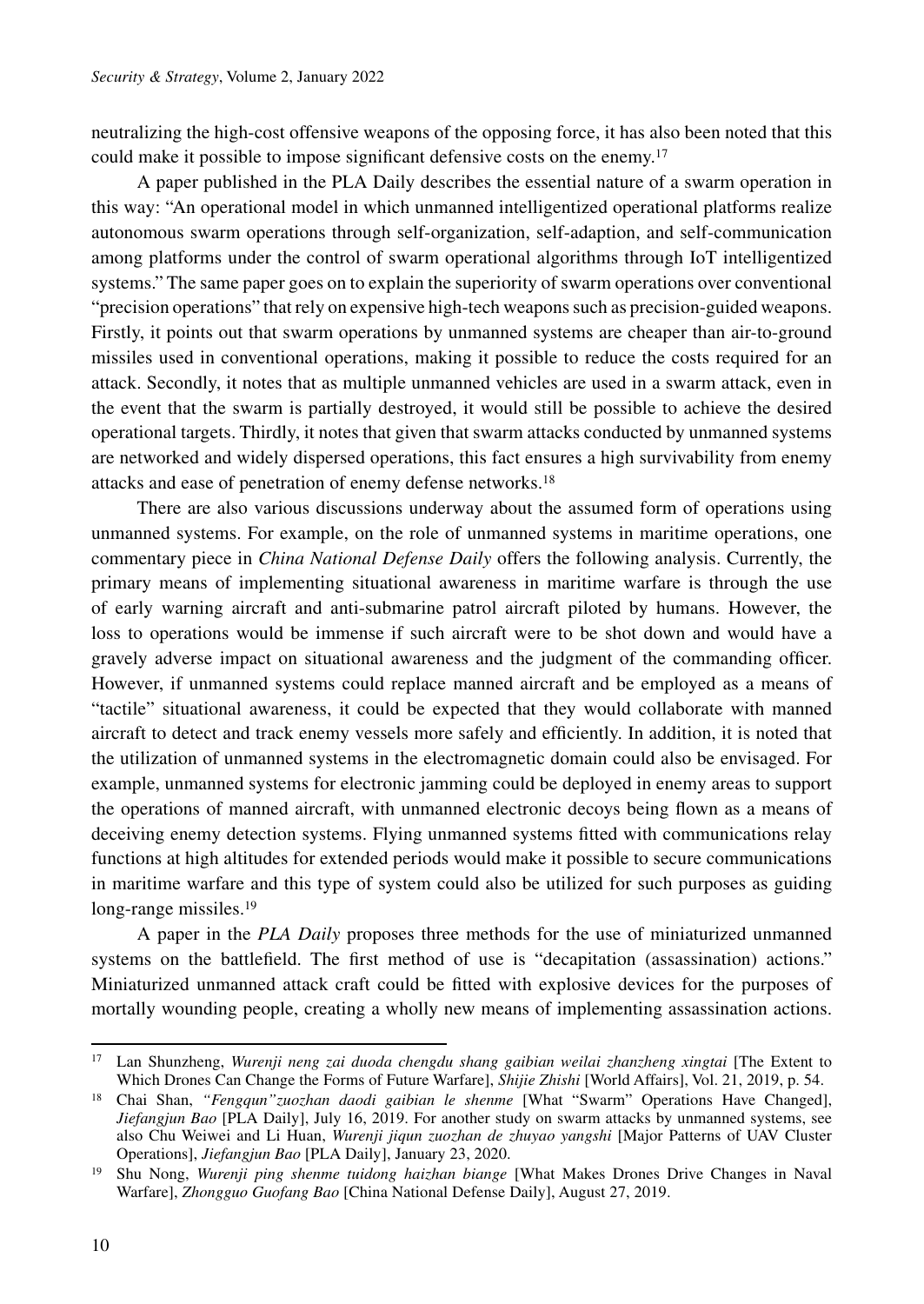In comparison to missile attacks, and conventional means of assassination such as special operations, etc., assassinations using miniaturized unmanned attack systems have the advantage of being simple, accurate, safe, economical and effective, and could become an important part of assassination operations in future warfare. The second method of use is "intelligence gathering." Miniaturized unmanned spy systems are fitted with miniaturized intelligence devices and are tasked with various operations, such as listening in, and taking photos and videos, meaning that they are capable of penetrating enemy bases and command posts to acquire important audio, image and video intelligence. Third method of use is "enemy territory reconnaissance." An unmanned reconnaissance system would be fitted with day and night photography equipment to conduct observation and surveillance over the battlefield. In comparison to conventional methods of reconnaissance, including satellites, reconnaissance aircraft and battlefield surveillance radar, a miniaturized unmanned reconnaissance system would have the advantage of being small, multifunctional and possessing stealth characteristics, meaning that it could fulfil some of the monitoring and surveillance duties required on the battlefield, and supplement conventional reconnaissance methods. Furthermore, such systems could also demonstrate their capabilities in such scenarios as reconnaissance inside buildings in urban warfare.<sup>20</sup>

## **4. Expanded Combat Domains in "Intelligentized Warfare"**

Debate is ongoing about how "intelligentized warfare," in which advances in AI technologies mean that unmanned systems will play a central role on the battlefield, might also transform the nature of operations. Zhou Xiaocheng and Gao Dongming argue that advances in AI technologies will mean that "human-machine joint operations" will become an important means of waging war in the future. Unmanned systems of the future will be able to automatically identify attack targets by utilizing "intelligent sensing" capabilities to rapidly and accurately collect and analyze information about the attack targets. Furthermore, they will also possess "intelligent decision" capabilities by analyzing various intelligence obtained from the battlefield, using big data and deep learning technologies to make optimal decisions. In addition, through the utilization of AI, unmanned systems of the future will also have enhanced "precision kill" capabilities, being able to search autonomously for targets, autonomously analyze surveillance and reconnaissance information, and autonomously identify friend or foe to attack targets precisely. Zhou and Gao state that it is these new kinds of capabilities of unmanned systems that will greatly enhance the efficiency of future "human-machine joint operations."21

Furthermore, Zhao Xiangang and You Bitao also observe that future operations will be characterized by "human-machine integration." Their view is that as it is anticipated that in future wars unmanned forces will become the main actors in operations, carrying out missions jointly with manned forces and sometimes executing missions independently, this will transform the relationship between humans and machines from one of a "master-servant" relationship, in which humans dominate machines, to a "partner" relationship, in which humans and machines work to complement each other. They argue that by implementing integrated operations through

<sup>20</sup> Li Zhanghai, Lyu Qibing, and Jin Rong, *Weixing wurenji you he yongwu zhi di* [What's the Use of Micro Drones?], *Jiefangjun Bao* [PLA Daily], February 18, 2020.

<sup>21</sup> Zhou Xiaocheng and Gao Dongming, *Renji xietong "zhi" zai bide* [Human-Machine Synergy "Intelligence" Is the Must], *Jiefangjun Bao* [PLA Daily], December 6, 2019.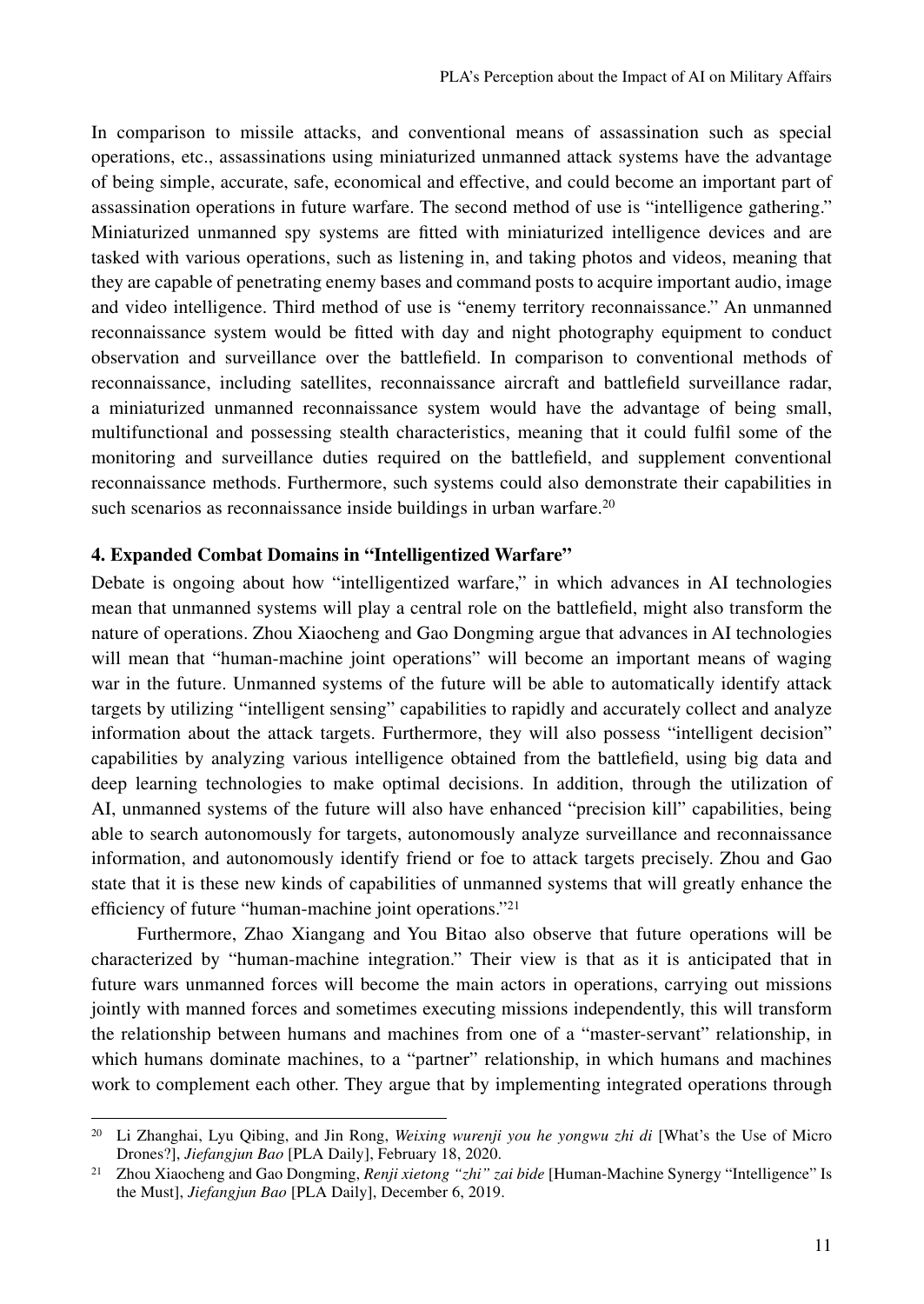a "unified new style operations system" that fuses unmanned and manned operational platforms, the capabilities of both would be simultaneously enhanced, making it possible to improve overall joint operational capabilities.<sup>22</sup>

It has also been pointed out that in an "intelligentized warfare" where unmanned systems become the main actors on the battlefield, the spaces or domains where operations are conducted will greatly expand. Liu Haimin and Guo Qiucheng note that with new technological advances the operational space for future warfare will expand to integrate multiple dimensions, including land, sea, air, space, electromagnetic, cyber, and psychological. They go on to note that the domain of operations will also change from a single domain to deeply integrated physical, information, cognitive, and social domains, and priorities in the struggle for control will shift from information, maritime, and aviation to intelligence, space, and networks. Furthermore, given that unmanned systems can overcome human mental, physiological and physical limitations and fulfil difficult missions in challenging environments, including extremes of heat and cold, and high pressure, oxygen-free, toxic and radioactive situations, Liu and Guo note that they can execute operations no matter what the time or space.<sup>23</sup>

Xu Yan and Fu Wanjuan observe that in future wars the spaces where control is contested will expand from "real spaces" to include "virtual spaces." In traditional warfare, control is contested in physical real spaces, such as on land, sea, and in the air and in space. However, progress in science and technology means that the struggle for control will also take place in the future in intangible "virtual spaces" including information, cyber, electromagnetic and psychological spaces. Accordingly, in future wars, at the same time that the "supremacy in real spaces" will be contested, such as for the "supremacy in land, sea, air and space," so too will the struggle for "supremacy in virtual spaces" gain importance, including the "supremacy in information, electromagnetic, cyber and psychological domains." Xu and Fu note that assuming the continued progress of technology, new technologies in "virtual spaces" and the new operational capabilities they in turn create will become a new strategic key point.<sup>24</sup>

Among the new domains in "intelligentized warfare" many people note the importance of the "cognitive domain." For example, Li Yi notes that as the military applications of AI technologies have broadened, military opposition has already expanded from the "physical battlefield" to the "cognitive battlefield" and from the tangible battlefield to the intangible battlefield, and the "cognitive space" that is comprised of human mental and psychological activities has become a new space for operations. Future wars will be fought in the three domains of physical, information and cognitive space, but it is in the cognitive space where, by using means such as cultural communications and guiding public opinion to degrade the enemy's cognitive capabilities, while at the same time defending one's own cognitive capabilities, the aim is to gain the initiative and control in counter-operations in the cognitive space. The core concept behind this "cognitive confrontation" is to eliminate the enemy's ability to resist by eliminating or diminishing their

<sup>22</sup> Zhao Xiangang and You Bitao, *Wuren zuozhan ruhe sisu zuozhanguan* [How Unmanned Combat Is Reshaping the Operational View], *Jiefangjun Bao* [PLA Daily], July 11, 2019.

<sup>23</sup> Liu Haimin and Guo Qiucheng, *Zhinenghua wuren zhuangbei gaibian le shenme* [What Has Changed with Intelligent Unmanned Equipment?], *Jiefangjun Bao* [PLA Daily], July 23, 2019.

<sup>24</sup> Xu Yan and Fu Wanjuan, *Xinxihua zhanzheng ying you zemyang de zhiquanguan* [What Is the View of Dominance for Informatized Warfare?], *Jiefangjun Bao* [PLA Daily], September 17, 2019.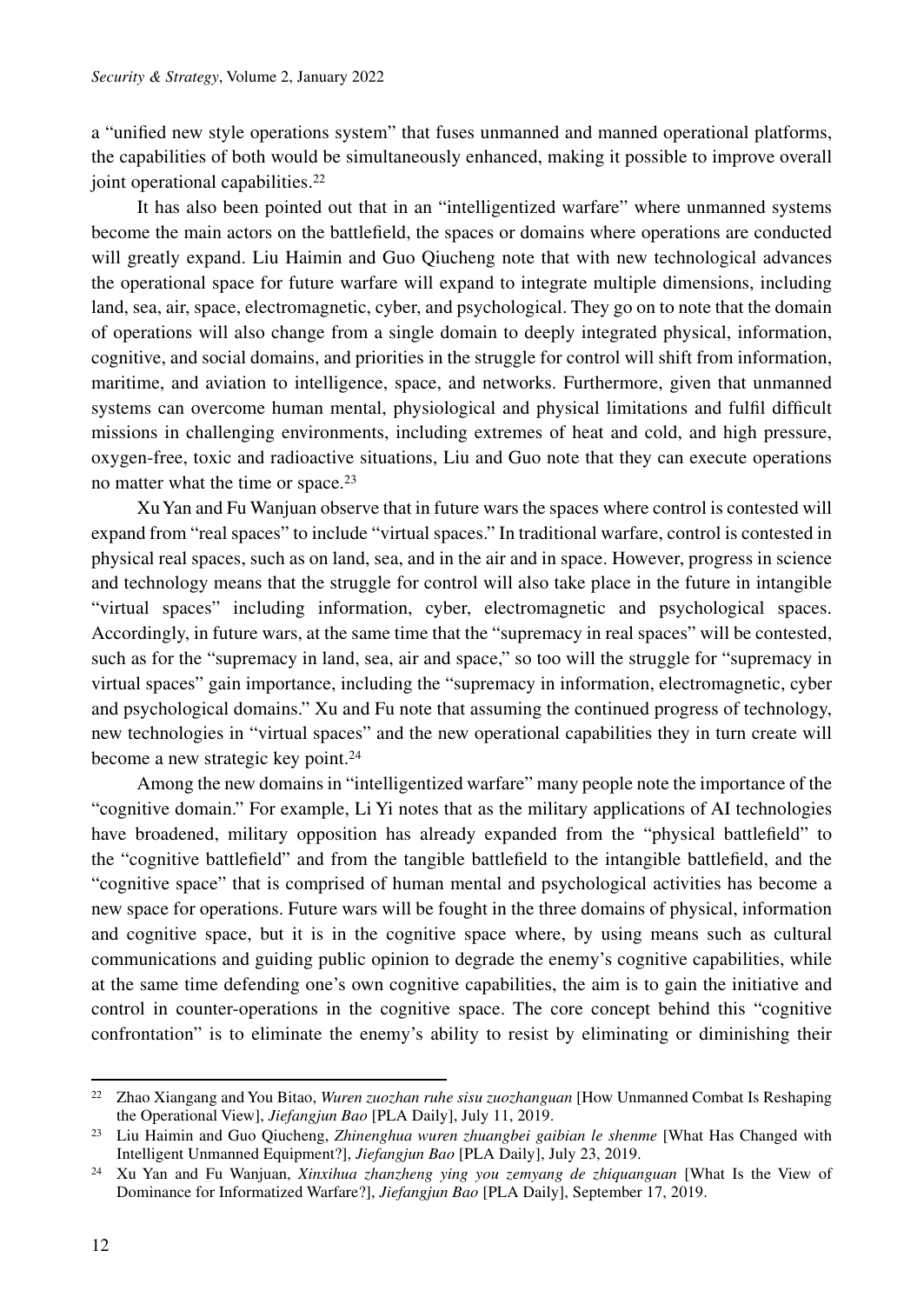commanders' decision-making capabilities and will to resist.25

Dong Jianmin also cites "cognitive combat" as one of the new operational methods in "intelligentized warfare." His argument is that in "intelligentized warfare" of the future, by making human cognition and thoughts operational targets and influencing the enemy's cognitive systems through methods of controlling the functions of the mind, by analyzing the key features of enemy actions and operational decisions in real time, and by controlling the enemy's command center through computer encoding, the goal is to control the enemy's thoughts and consciousness, with the ultimate aim of seizing the "cognitive supremacy." Dong also points out that through the unceasing evolution of new technologies, "blinding," "deafening," and "paralyzing" the enemy will become a new operational method in "intelligentized warfare."<sup>26</sup>

### **5. Direction of Debate on the Impact of AI**

As can be seen from the above, a vigorous debate is taking place within the PLA on the impact of AI on the military, focused around "intelligentized warfare" as a central theme. As far as can be perceived from such discussions, it would appear that the understanding is that developments in AI-related technologies will have an extremely significant impact on the military, giving rise to a new form of warfare, termed "intelligentized warfare." For the PLA, which perceives in the human history surrounding warfare the law that newly emergent technologies have brought about decisive changes in the forms of warfare, AI is understood to be just such a new technology that will bring about historical changes in warfare. There appear to be no arguments that attempt to suggest that AI will have a minor impact on the military.

On the other hand, with regard to the relationship between "intelligentized warfare" and "informatized warfare," which is currently what the PLA officially envisions as the future form of warfare, as detailed above opinion is divided. In other words, there are those with the view that the rise of "intelligentized warfare" will bring about revolutionary change completely different in nature to "informatized warfare," whereas there are also those who consider that "intelligentized warfare" will emerge as the result of the advanced development of "informatized warfare," along with progress in information and communications technology, including AI. One reason that can be cited as to why these differing views have emerged is that there are varying outlooks on the extent and speed of future developments in AI. If the assumption is that AI will advance in a relatively short period to the extent that it replaces or surpasses human intelligence, then it is anticipated that the coming "intelligentized warfare" will be a form of warfare of a wholly different dimension to "informatized warfare." On the other hand, if it is assumed that advances in AI will be gradual and that AI will remain as an auxiliary to human intelligence, then continuity can be perceived in the change from "informatized warfare" to "intelligentized warfare."

What will be noteworthy in terms of the future direction for this debate is how China will officially refer to "intelligentized warfare." In the National Defense White Paper *China's Military Strategy* published in May 2015, "informatized local wars" were covered in considerable detail. In addition, in October 2017, at the 19th Chinese Communist Party (CCP) National Congress,

<sup>25</sup> Li Yi, *Renzhi duikang: Weilai zhanzheng xin lingyu* [Cognitive Confrontation: New Domain of Future Warfare], *Renmin Ribao* [People's Daily], January 28, 2020.

<sup>26</sup> Dong Jianmin, *Zhinenghua zhanzheng, ni zhunbei hao le ma?* [Are You Ready for Intelligentized Warfare?], *Zhongguo Guofang Bao* [China National Defense Daily], June 12, 2019.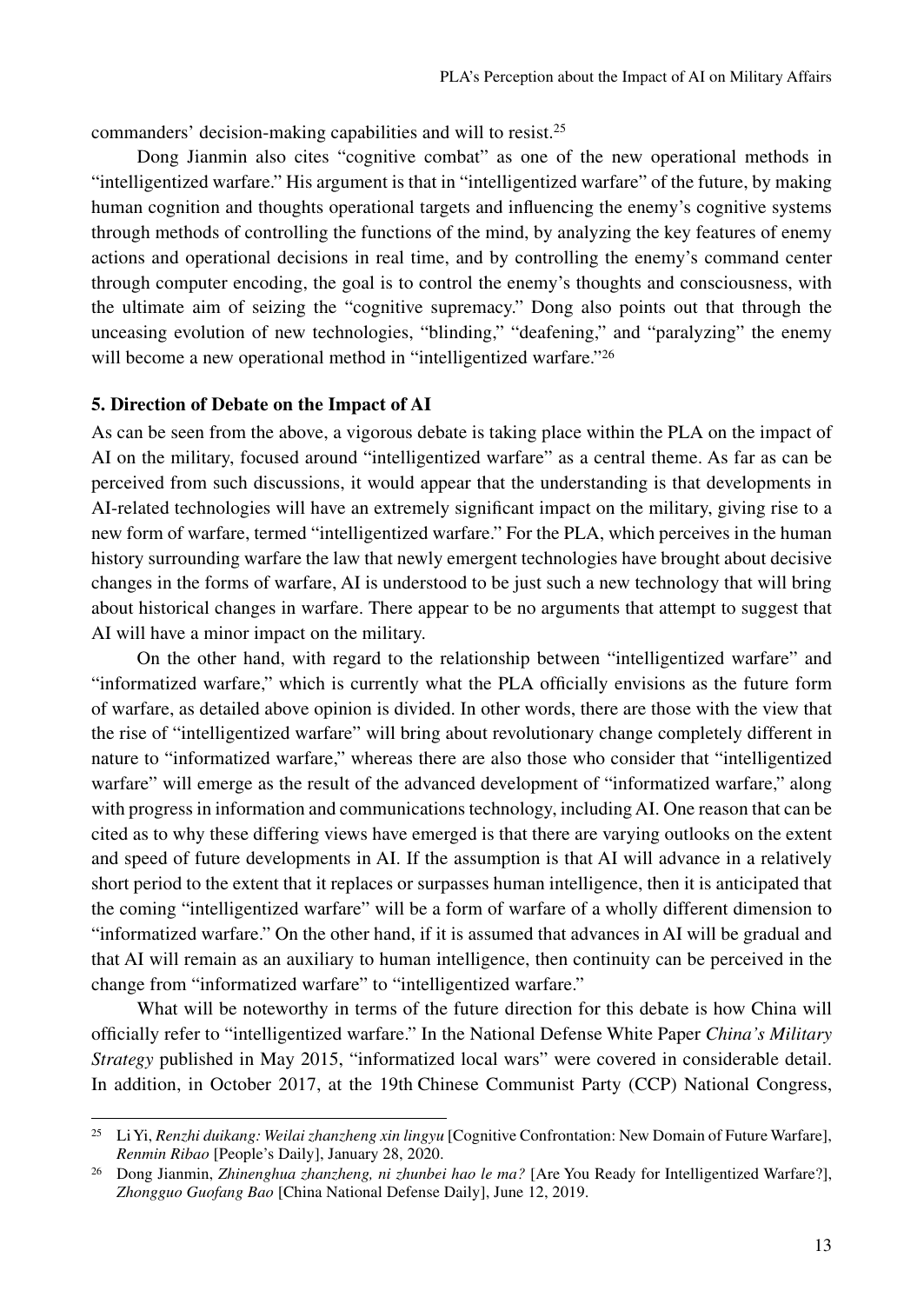the goals for building the army were stated as follows: "[We will] see that, by the year 2020, mechanization is basically achieved, [and] IT application has come a long way," "We will make it our mission to see that by 2035, the modernization of our national defense and our forces is basically completed," and "by the mid-21st century our people's armed forces have been fully transformed into world-class forces."27 From now, if debate within the PLA on the relationship between "informatized warfare" and "intelligentized warfare" were to converge, it would be likely that a more concrete policy to respond to "intelligentized warfare" and position it as part of the long-term goals for building the military would be set out in some kind of official document, such as the National Defense White Paper, or a report to the CCP National Congress.

In debates on the impact that AI would have on command and decision making in "intelligentized warfare," there is a prevailing view that envisions the emergence of a mutually complementary command and decision-making system between humans and AI, given the increasing need to utilize the capacity of AI to surpass human capabilities. On the other hand, there are also differences of opinion relating to how roles should be divided between humans and AI in command and decision making. While there are some arguments that as the development of AI technologies progresses, AI should be used at higher levels of command and decision making, it appears that there is still a firmly entrenched view that humans should continue to have the final say at these high levels of command and decision making. However, debate on this point is ongoing and no consensus has yet been reached. This lack of consensus among commentators is something that can be perceived from the fact that there is still no fixed term to describe cooperation between humans and AI in command and decision making, with terminology ranging from "human-machine joint decision making" ( $\Diamond$ 机共同决策) to "human-machine mixed decisions" (人机混合决定) and "human-machine joint decisions" (人机共同决定). If a shared direction could be found for the ideal form of human-AI cooperation in command and decision making as envisaged in "intelligentized warfare," the terminology would also be expected to naturally become more consistent.

In terms of the impact that AI would have on weaponry and equipment, suffice it to say that there is a shared understanding that unmanned systems will take on a leading role on the battlefield. A specific image is held of "intelligentized warfare" as advanced joint operations between unmanned systems and humans, whereby through the application of advanced AI, intelligence gathering and analytical capabilities on the battlefield are enhanced, and in some cases unmanned systems capable of making autonomous decisions about the optimal actions to take engage in combat on the front lines, while humans provide instructions and support from rear areas. Many commentators have also pointed out that the domains in which combat takes place are likely to expand as unmanned systems with capabilities surpassing the limitations of humans are brought to the front lines.

In terms of the expansion of combat domains in "intelligentized warfare," in addition to physical domains such as land, sea, air and space, non-physical domains such as cyber, electromagnetic, and cognitive are of increasing importance, and above all there is perceptibly strong interest in operations that gain victory by disrupting the enemy's operational capabilities and will to fight, by establishing control in the "cognitive domain." Debate in the PLA is leaning

<sup>27</sup> *Juesheng quanmian jianshe xiaokang shehui, Duoqu xin shidai zhongguo tese shehui zhuyi weida shengli*  [Secure a Great Victory of Socialism with Chinese Characteristics for the New Era in China's Endeavor to Build a Moderately Prosperous Society in All Aspects], *Renmin Ribao* [People's Daily], October 28, 2017.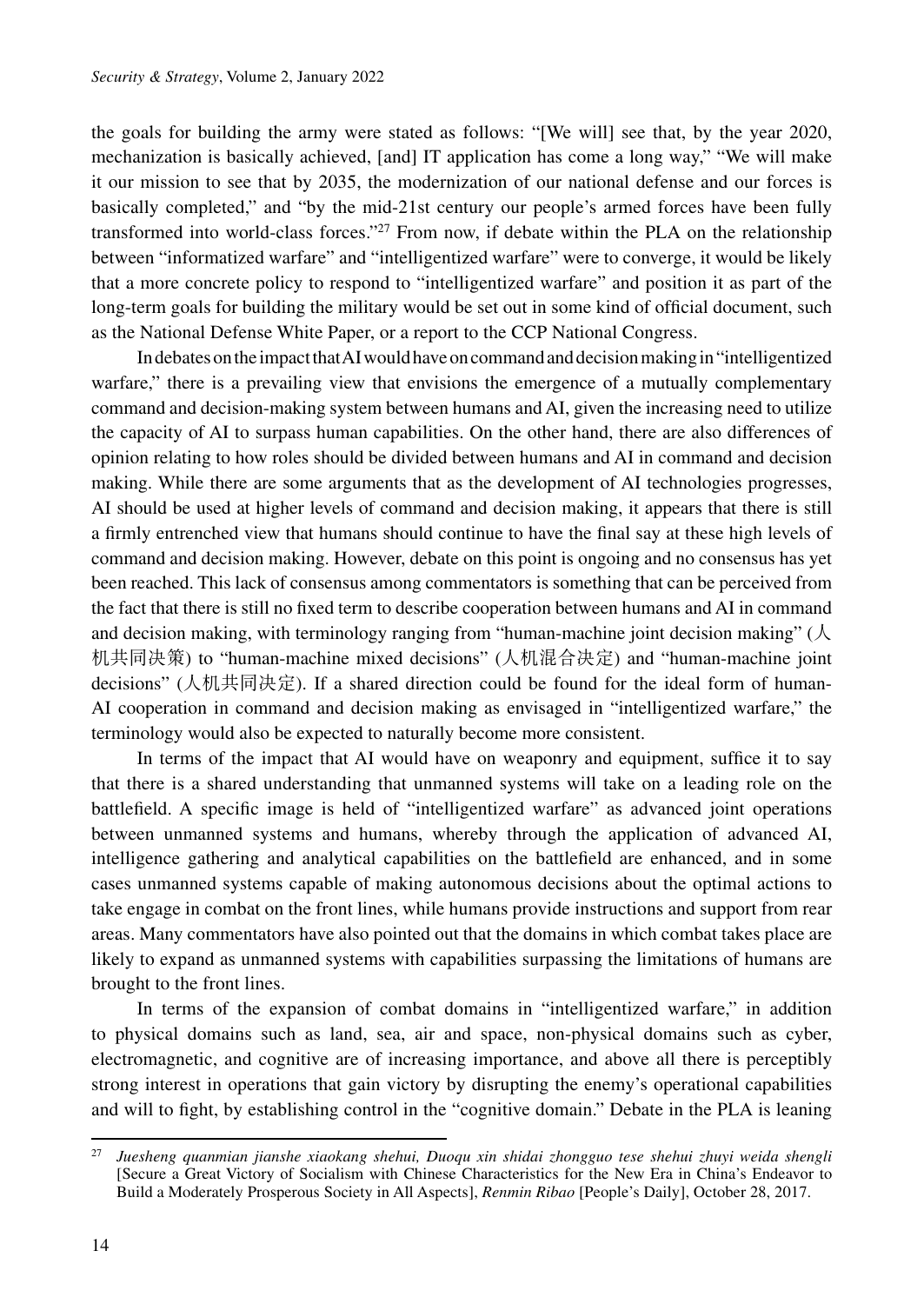towards AI technologies being also utilized in non-physical domains, including the "cognitive domain," and given the views held in the PLA on the so-called "winning without fighting" from *The Art of War*, and the concepts of the "Three Warfares" and "Unrestricted Warfare," one point that will need further attention is whether or not the PLA will devise any kind of operations that use AI in non-physical domains.

If one were to make a general judgement concerning the impact of AI on the military, or to put it another way, the direction for the coming of "intelligentized warfare," it could be said that a common view is in the process of being formed within the PLA.28 This is likely linked to the expression used in the latest National Defense White Paper that "intelligentized warfare is on the horizon." On the other hand, there are no discernible signs that specific preparations are being made on the assumption of "intelligentized warfare," such as the formation of new units or the deployment of weaponry and equipment. The PLA, while closely observing development trends in AI technologies, is expected to further deepen debate on "intelligentized warfare," while for the time being focusing its efforts on realizing the current military strategy of winning "informatized local wars."

### **Conclusion**

This paper has reviewed the various arguments within the PLA to date concerning the impact of AI on the military. Many such arguments are predicated on the view that developments in AI technologies will herald the era of "intelligentized warfare," and express the expectation that in wars of the future China will be able to demonstrate superiority over other nations by promoting the development of AI, big data, and unmanned systems technologies, etc., using them for command and decision making in war, promoting the use of unmanned weapons and equipment, and expanding operational domains.

On the other hand, there are also observations about the challenges facing "intelligentized warfare." For example, although it is anticipated that human casualties will be reduced in "intelligentized warfare" as unmanned systems are deployed in combat, it is noted that there is a possibility that this point could lower the threshold for political leaders when making a decision to go to war.29 Another possibility to be pointed out is that AI, which relies on algorithms configured under a set of predetermined conditions, may have difficulty in responding flexibly to unexpected situations, or may be influenced by uncertain information or misinformation planted by enemies to make erroneous judgments.<sup>30</sup>

<sup>28</sup> Asano Ryo notes that in the debate within the PLA on "intelligentized warfare" there are points of difference between the proactive theorists and the more cautious practitioners. Asano Ryo, "Chugoku no Chinoka Senso" [China's Intelligentized Warfare], *Boeigaku Kenkyu* [Defense Studies], Vol. 62 (March 2020), pp. 19-40.

<sup>29</sup> Zhao Xiangang and Liu Xiaoxing, *Wuren zuozhan ruhe chongji zhanzheng lunli* [How Unmanned Operations Impact the Ethics of Warfare], *Jiefangjun Bao* [PLA Daily], November 14, 2019 and Chou Hao and Liang Kui, *Chuantong zhanzheng zhisheng jili jiang bei dianfu* [The Winning Mechanism of Traditional Warfare Will Be Overturned], *Jiefangjun Bao* [PLA Daily], November 8, 2018.

<sup>30</sup> Yan Xiaofeng, *Xunzhao rengong zhineng xin tupodian* [Finding New Breakthrough Points in Artificial Intelligence], *Jiefangjun Bao* [PLA Daily], October 15, 2019; Zeng Zilin and Zou Li, *Jinfang zhinenghua zhanzheng de suanfa wuqu* [Beware of the Algorithmic Misconceptions in Intelligentized Operations] *Jiefangjun Bao* [PLA Daily], April 25, 2019; and Wang Chunfu, *Rang junshi zhinenghua buru kexue fazhan guidao* [Let the Military Intelligentization Join the Track of Scientific Development], *Jiefangjun Bao* [PLA Daily], March 26, 2019.